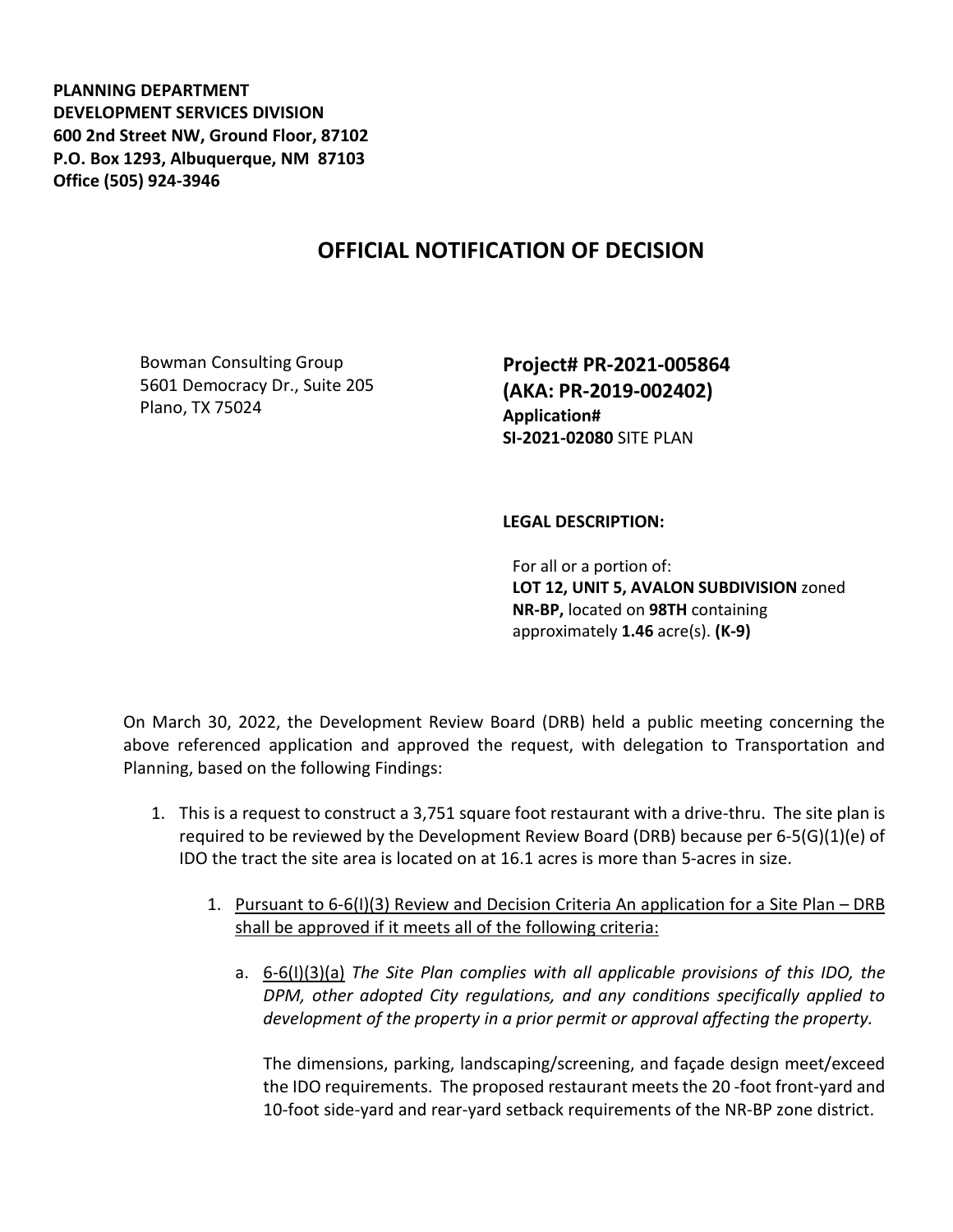The 21.8-foot maximum height of the proposed building is less than the 65-foot maximum permitted building height; the proposed parking is 47 spaces where a minimum of 31 parking spaces are required; and the proposed landscaping is 15,616 square feet where 9,524 square feet is required. The façades meet the façade design requirements of 5-11(E)(2) of the IDO.

*b.* 6-6(I)(3)(b) *The City's existing infrastructure and public improvements, including but not limited to its street, trail, drainage, and sidewalk systems, have adequate capacity to serve the proposed development, and any burdens on those systems have been mitigated to the extent practicable.* 

The site has access to a full range of urban services including utilities, roads and emergency services. A traffic impact study (TIS) was not required for this project.

*c.* 6-6(I)(3)(c) *If the subject property is within an approved Master Development Plan, the Site Plan shall meet any relevant standards in the Master Development Plan in addition to any standards applicable in the zone district the subject property is in.* 

The subject property is not located within an approved Master Development Plan, therefore this criterion does not apply.

## **Conditions:**

- 1. This Site Plan is valid 7 years from DRB approval (3/30/2022). An extension may be requested prior to the expiration date.
- 2. Final sign off is delegated to Transportation for clarification of curbs and ramps on site adding directional arrows in the pavement within the one-way isle, for "Intersection Site Distance" to be applied on 98<sup>th</sup> Street for landcape plan purposes, and for the removal of the "Preliminary Construction Note" from the Site Plan.
- 3. Final sign off is delegated to Planning for the recorded Final Plat, and the complete/finalized Site Plan set.
- 4. The applicant will obtain final sign off from Transportation and Planning by June 29, 2022 or the case may be scheduled for the next DRB hearing and could be denied her the DRB Rules of Procedure.

APPEAL: If you wish to appeal this decision, you must do so within 15 days of the DRB's decision or by **APRIL 14, 2022.** The date of the DRB's decision is not included in the 15-day period for filing an appeal, and if the 15<sup>th</sup> day falls on a Saturday, Sunday or Holiday, the next working day is considered as the deadline for filing the appeal.